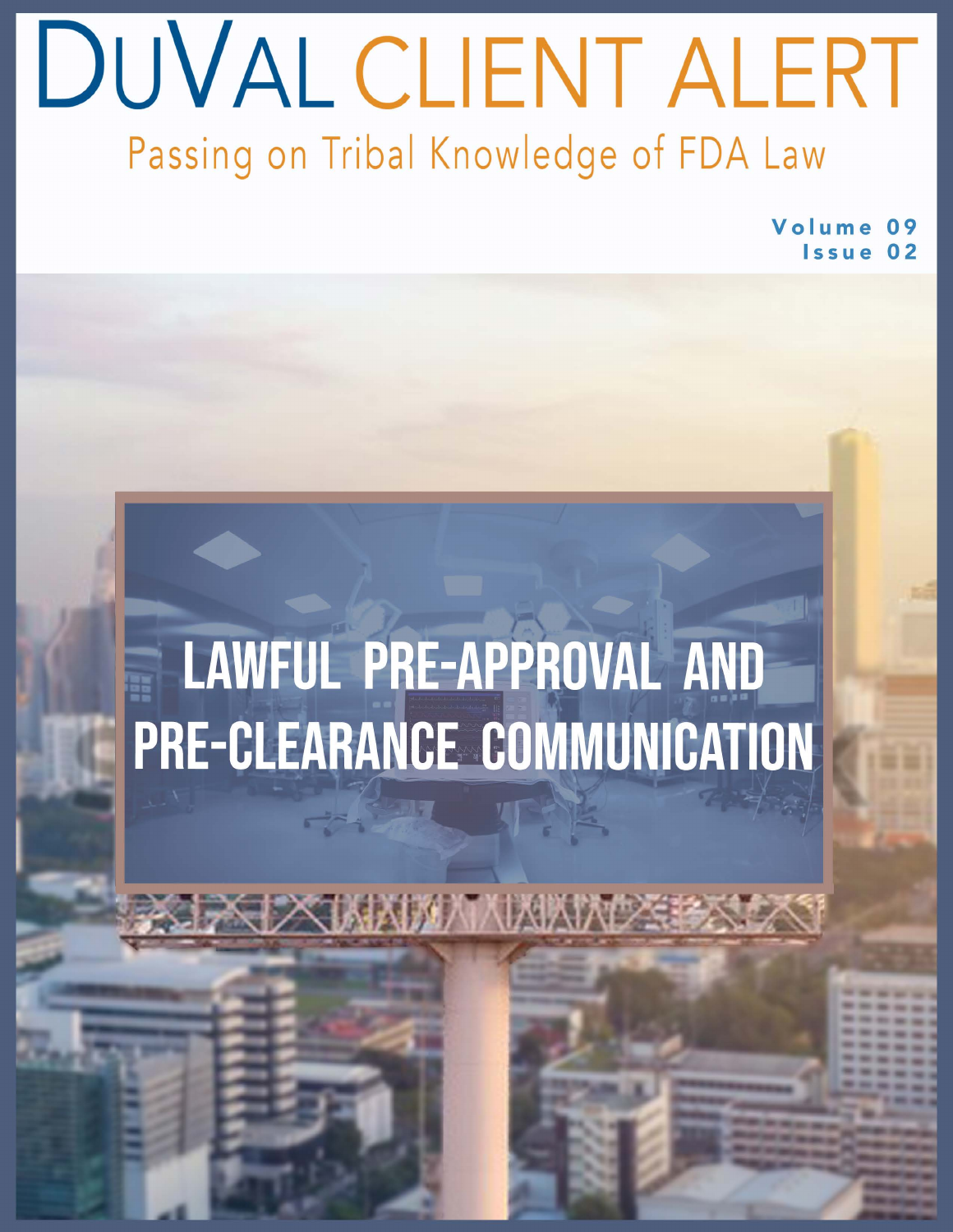In this DUVAL CLIENT ALERT, we list practical ways medical device companies can lawfully communicate about their products prior to FDA clearance or approval. We encourage you to consider these activities when developing your pre-launch strategy. We hope this DUVAL CLIENT ALERT helps you avoid common pre-product launch legal pitfalls.

#### INTRODUCTION

There are many pre-clearance/approval activities a medical device company can lawfully engage in prior to attaining their 510(k) clearance/approval of a medical device. This DUVAL CLIENT ALERT provides insight into these activities. The list of preclearance/approval communication activities below is a summary from a chapter titled,

"*Off-label Discussion Before and During Clinical Trials— Avoiding Off-Label Pitfalls*," written by Mark DuVal, and Bradley Merrill Thompson of Epstein Becker & Green, P.C. This chapter is from the book, "*Off-Label Communications: A Guide to Sales & Marketing Compliance*," published by the Food and Drug Law Institute in 2009.<sup>1</sup> The Food & Drug Administration ("FDA") takes the position that it has jurisdiction and authority over any pre-clearance/approval communications about a product. There is, however, arguably more First Amendment protection for preclearance/approval communications and less authority for FDA because the product is not yet cleared and under FDA's



jurisdiction and authority. Nevertheless FDA takes the position that it has full authority and jurisdiction whenever testing is done in interstate commerce or when an IDE (Investigational Device Exemption) is granted. Most companies do not want a statutory or constitutional challenge (although Allergan did sue the FDA in early October, claiming, among other things, that government restraints on off-label promotion violates First Amendment free speech rights), instead they want practical advice on what they can and cannot do. What follows is a brief list of activities in which companies can lawfully engage.

<sup>1</sup> Mark E. DuVal and Bradley M. Thompson, *Off-Label Communications: A Guide to Sales & Marketing Compliance* chapter 3 (2d ed., Food and Drug Law Institute, 2009).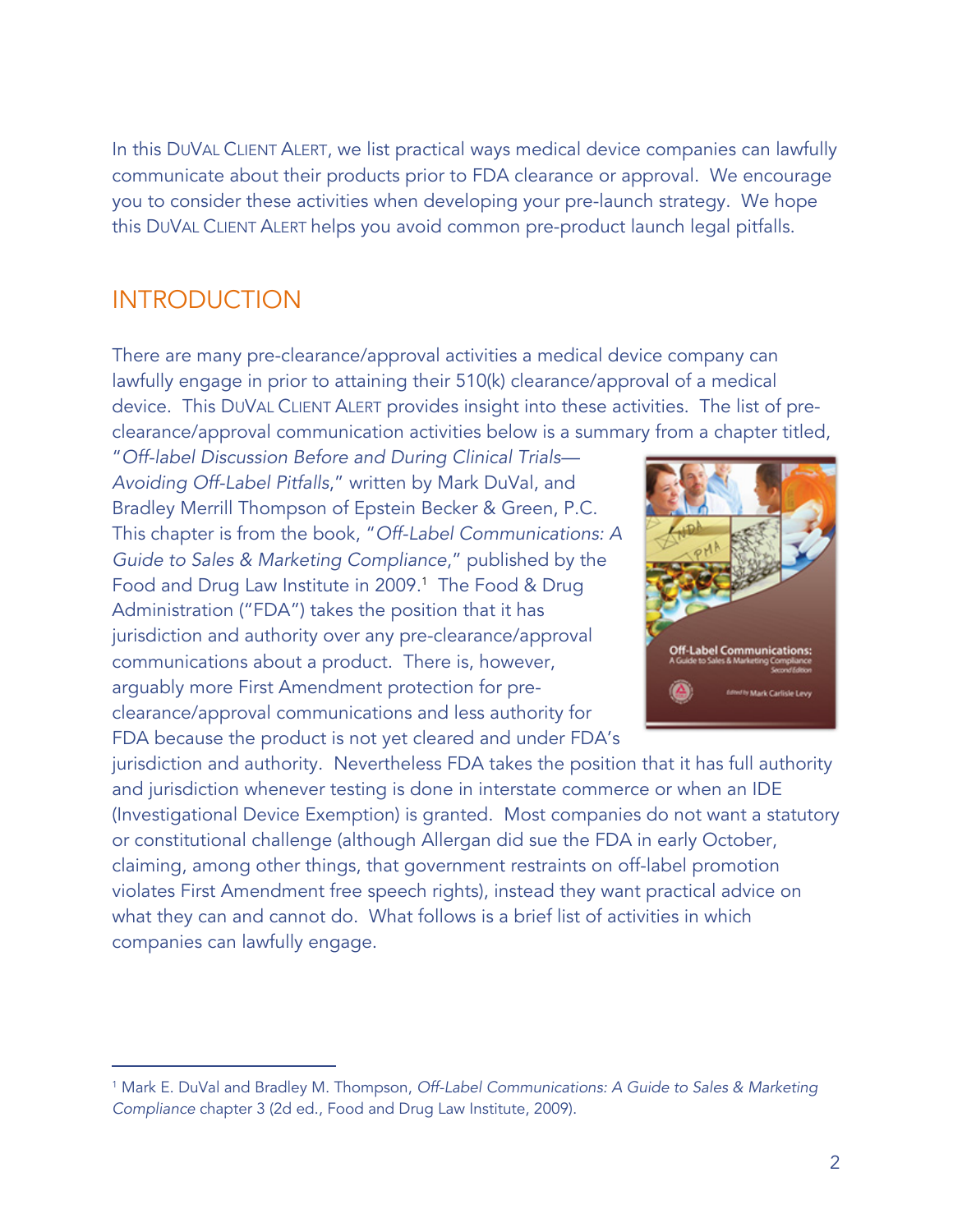#### THE LIST

Generally the FDA does not allow pre-clearance/approval *promotion*, but it does tolerate a fair amount of *communication* about a product pre-clearance/approval. The following are a list of activities with a brief synopsis of what generally can and cannot be done by a medical device company prior to clearance/approval. Your situation may differ from the generalizations made here. Please contact us if you have questions or if you would like specific legal advice or a qualified written opinion.

- Sales activity—A manufacturer cannot engage in traditional sales activity in selling a device pre-clearance/approval because in order to do so the manufacturer would need pre-clearance or approval. There are some things FDA does tolerate. For example, FDA tolerates early trade discussions with health care organizations about coming products that may affect the budget of a hospital or managed care organization. A company cannot make definitive safety and effectiveness claims about a product pre-clearance/approval, but it can discuss the clinical and other performance testing and the labeling which the company is seeking (with appropriate qualifications in the form of disclaimers). In addition, suppose a physician became aware of a company product in development through a channel or means independent of the company and asked a sales representative for information on an unsolicited basis. The company could provide a piece coming out of the R&D organization or clinical affairs (not sales and marketing) that discusses the status of the product and does not look like a glossy promotional piece. The key here is that 1) the request truly is unsolicited, 2) the response to the inquiry comes from the home office out of a centralized function like medical, clinical or regulatory (and does not report to the marketing or sales organization), and 3) the response provided does not look like a promotional piece.
- Marketing literature—Marketing literature cannot be created and provided to customers about a product prior to its approval unless it is being shown to a group of consulting physicians to provide comment to marketing as part of market research.
- Coming soon ads-"Coming Soon" ads are commonplace in the pharmaceutical world, but not medical devices, but they theoretically can be conducted in the device world. The FDA allows drugs to be marketed either discussing the drug without talking about the use to which it could be put, e.g., "Nexium—the Purple Pill coming soon" or discuss the fact that a new solution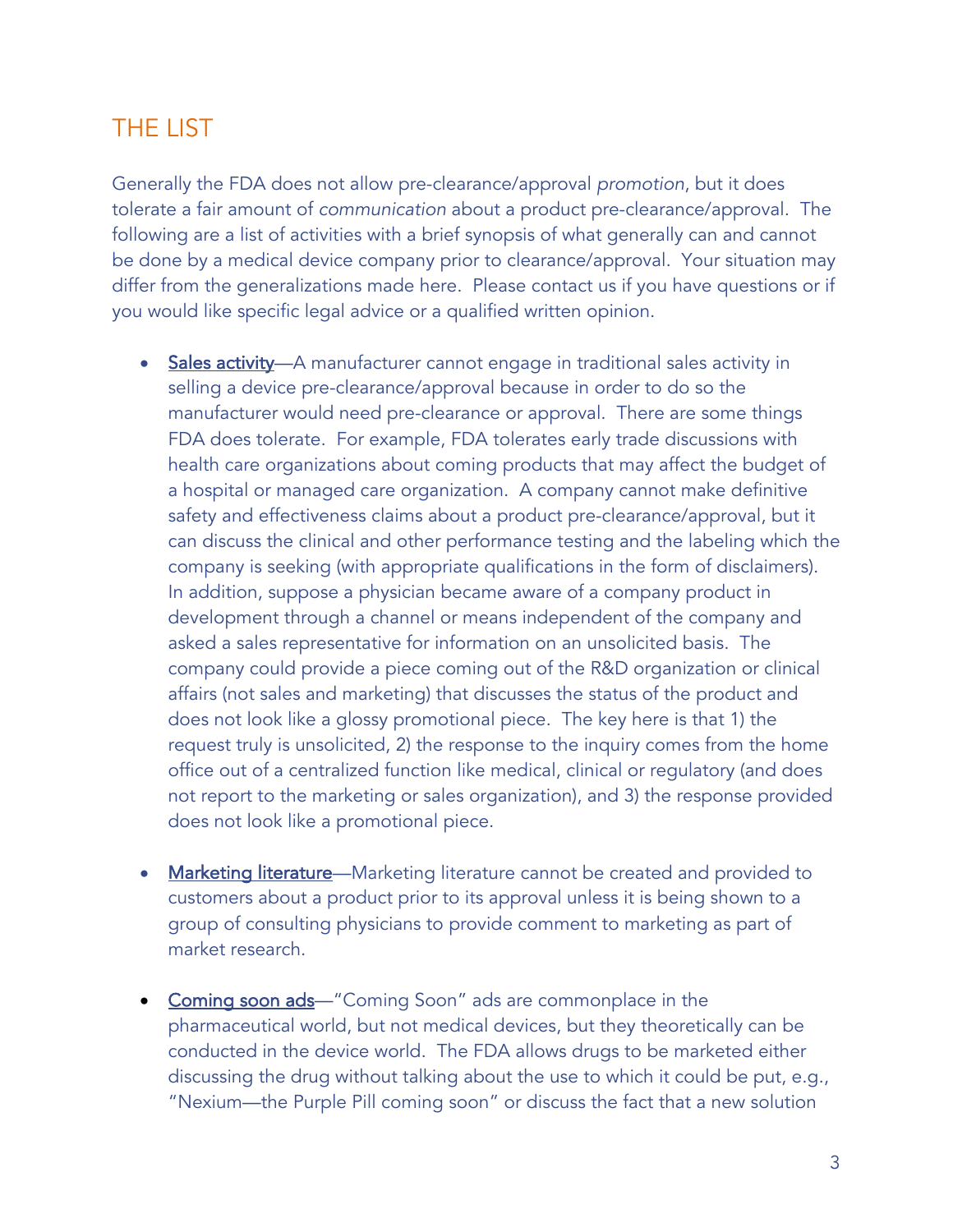for gastrointestinal reflux is coming, but not mention the name of the product. So you can do a brand marketing campaign to create awareness for the brand or you can talk about your company and the solution it will bring soon to a medical problem, without mentioning the product name, but you cannot do both promotional approaches at the same time pre-clearance/approval. Coming Soon ads are more difficult for medical device companies to conduct because they are expensive branding campaigns and often are not justified by the final market for a medical device.

- Trade shows & Medical Conventions—The general prohibition against selling applies to trade shows, but FDA does allow the following:
	- o Display of an uncleared 510(k) whose application is pending at FDA. The theory is that devices subject to a substantial equivalence determination are generally not radically different from their predicates and have a lower risk profile and so FDA permits their display at a medical convention or trade show.
	- o Display of a device unapproved in the United States but approved elsewhere in an international section of the booth (or at least clearly marked as such in the main booth).
	- o Under a Notice of Availability (NOA) in which an advertisement of the device being studied in clinical trials is shown in the booth to recruit clinical investigators to those trials. The NOA must bear certain language found in the regulations and must not state or imply that the product has been proven to be safe or effective.
	- o Discussion about an unapproved device or an unapproved use of an approved device could lawfully take place in a "medical affairs" section of the booth, in which answers to unsolicited questions may be asked by a physician and answered by a company representative from medical affairs or similar department. This is designed to allow medical and scientific discussions with those visiting the booth and to avoid sales-oriented discussions with sales personnel.
- Unsolicited request—The FDA has a long policy of permitting a company to answer unsolicited questions about approved or unapproved products truthfully and in a non-misleading way. If a question is asked, it may be answered even if the product is unapproved or the use is off-label. The answer must be truthful, not misleading and fairly balanced and must be responsive to the question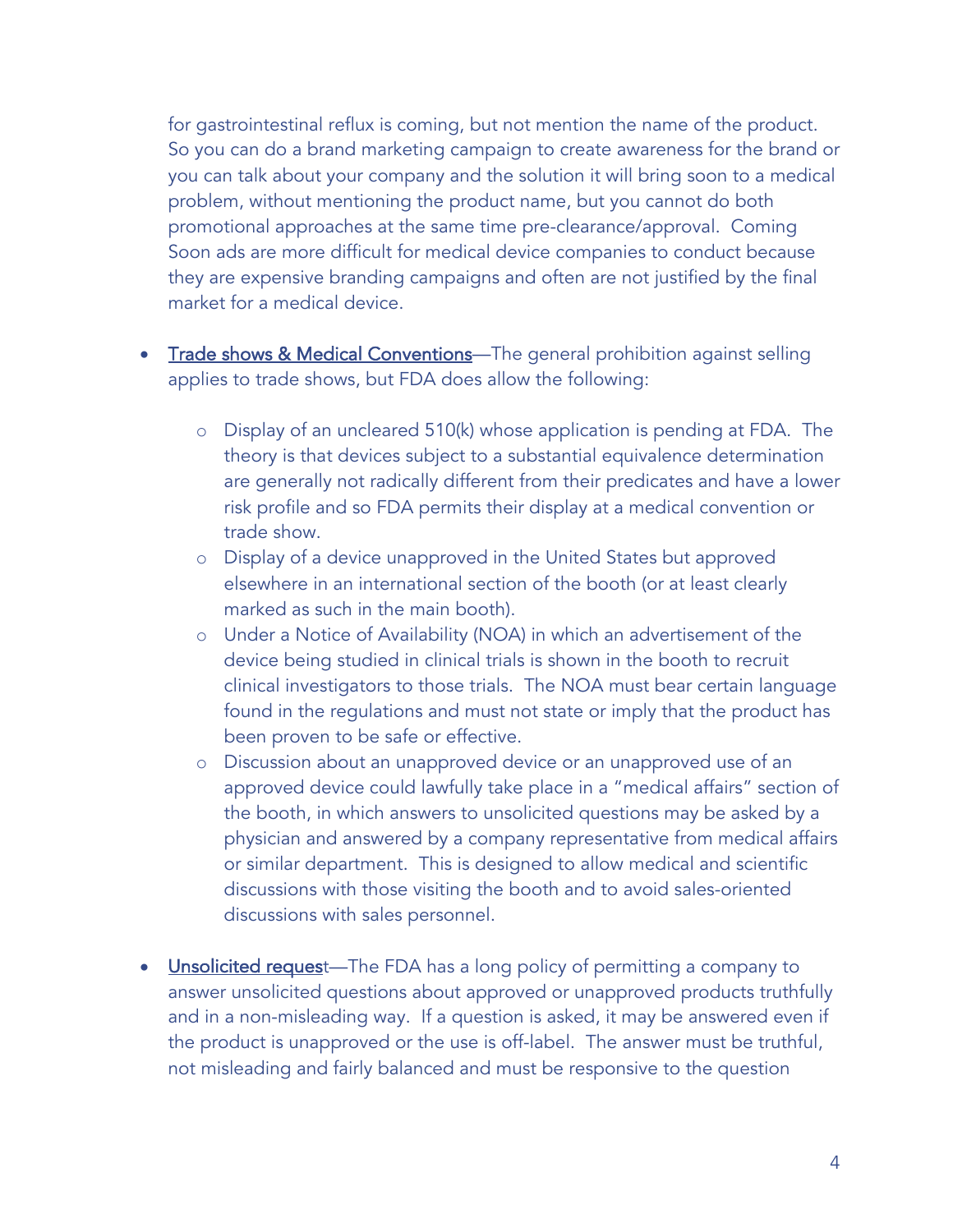asked and not viewed as an opportunity to discuss more than what was requested.

- Company websites-The FDA recognizes that a company must educate potential investors and potential employees about the company, its products and perceived future. As such companies can modestly populate their website (in corporate updates, research sections or elsewhere) with information about their products as long as they don't make representations about safety and effectiveness that have not yet been established and put into labeling. The company can talk about the product, its performance data and clinical trial results including where it is in trials, the investigators, the hypothesis, the endpoints, inclusion and exclusion criteria, etc.
- Company public relations-As with company websites, the FDA recognizes that a company must educate potential investors and potential employees about the company, its products and perceived future. As such companies can issue press releases on a wide variety of milestones which keep the public informed about the company and so long as they don't make representations about safety and effectiveness that have not yet been established and put into labeling. In this fashion, the more milestones the company has/creates, the more opportunity there is to lawfully talk about their product.
- Sponsorship of broadcast programs—A manufacturer also can sponsor a series of internet, radio or television programs like "*WebMD*®" which may cover the manufacturer's product in clinical trials. Again the sponsor cannot create the program or, if offered to be part of it, control the content; but it may participate in it and provide relevant information for it. If the manufacturer controls the content, it owns the message.
- Sponsorship of CME programs—A company can through grants sponsor CME programs that may discuss new therapies in development, including the manufacturer's new product. A manufacturer cannot *control* the content of the program or its speakers, but is often allowed the opportunity to comment or even suggest both.
- Sponsorship of investigator-initiated trials—A company can through grants also sponsor investigator-initiated trials (IITs) covering on or off-label uses of its products. These kinds of trials often result in publications that, in turn, may be properly disseminated by the company. Grants cannot be given for IITs before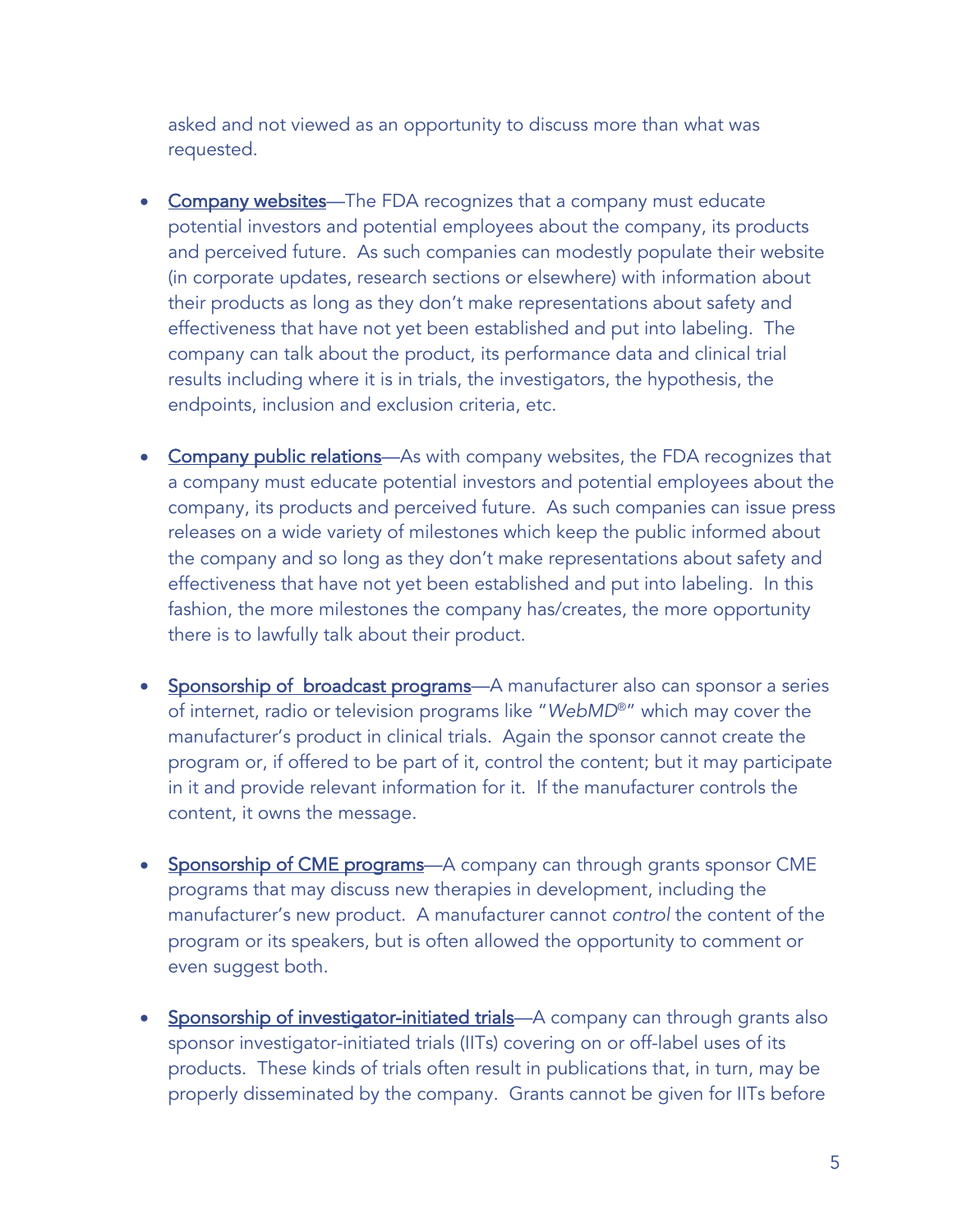a product is approved because that would make a product available before FDA approval and undermine the approval process. Grants for IITs can be made available to study unapproved uses of a manufacturer's approved product.

- **Market research**—Market research is an opportunity to lawfully discuss your product with potential customers before it is approved. The FDA does not want market research to become a ploy for pre-clearance/approval marketing so it must be designed to provide legitimate feedback. When market research is conducted, information about your product must be imparted before feedback can be extracted. The information imparted about a product must be truthful, not misleading and fairly balanced and must not state that the product has been proven safe and effective before approval. The information imparted may also require disclaimers to accomplish the above.
- Publication planning—When research is being conducted it can and should result in a publication because this will serve as a basis for information which can be given out by a company at some point in time. If there are unsolicited requests for information about a product under development, a publication could be made available to the requestor pre-clearance/approval, but as with off-label dissemination, the response must be truthful, not misleading and fairly balanced and responsive to the question. In addition, the company cannot make representations about safety and effectiveness that have not yet been established and put into labeling.
- Consultancies—In addition to consultants used for market research, consultants can be hired to provide input on a wide variety of matters for the company. Again, in the process of extracting input from these experts, information will be imparted that will make them knowledgeable about the product. This makes more physicians aware of the product at the time of launch. Under the *Personal Services Safe Harbor* to the *Anti-kickback Statute,* the consulting relationship of course must 1) be bona fide and not a token arrangement, 2) it must be paid at fair market value, 3) it must not be based on the value or volume of the business or referrals, 4) the compensation must be set in advance, and 5) the arrangement must be in writing in a contract.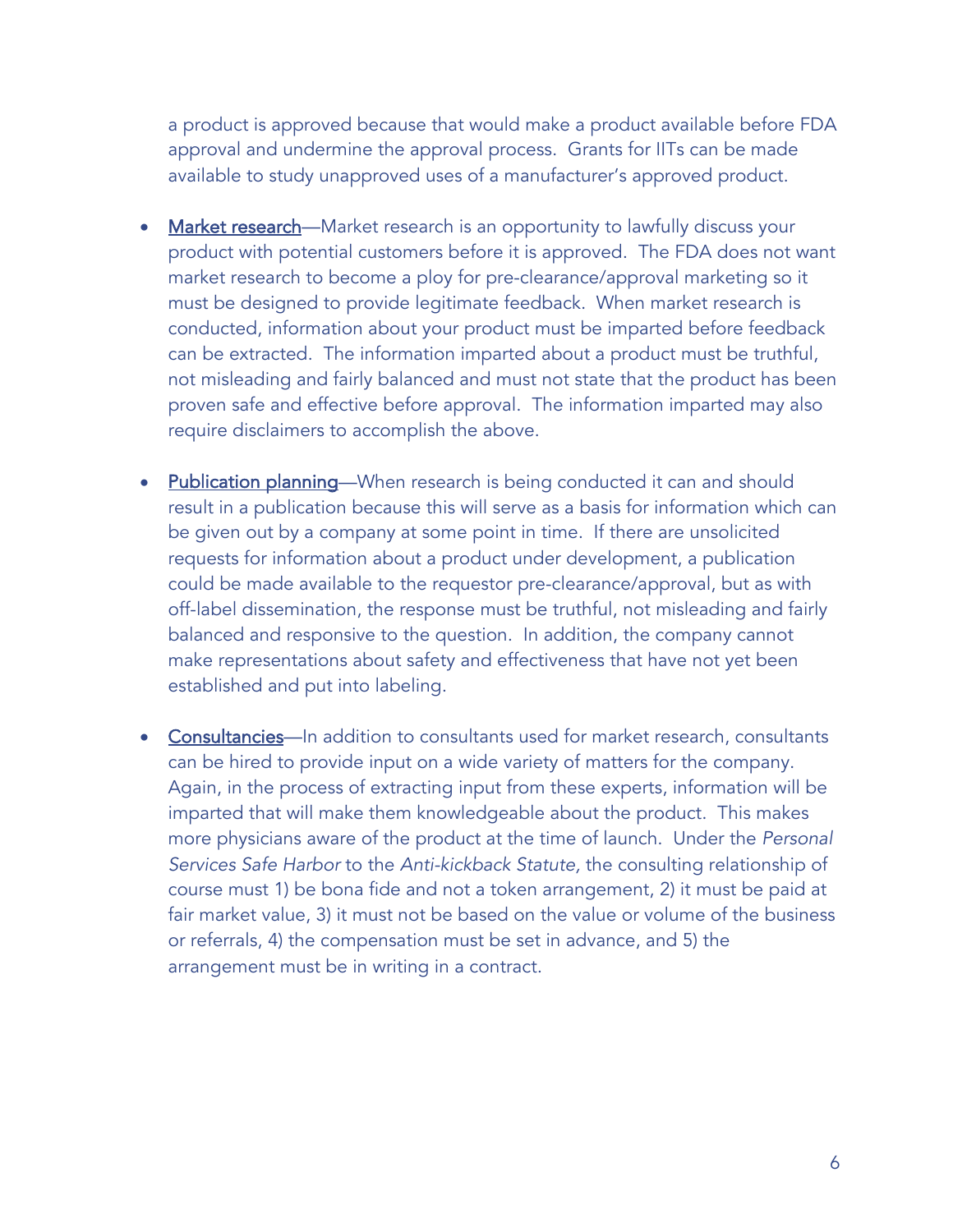### CONCLUSION

There are a myriad of activities that a medical device company can undertake to lawfully communicate pre-clearance/approval about a product. However, it is of paramount importance that these activities are done with the right intent in mind and with proper review and safeguards. These activities should not be conducted absent legal and regulatory review.

#### HOW DOES THIS RELATE TO MY COMPLIANCE PROGRAM?

Government oversight of the healthcare industry is becoming more and more intense. In October, Stryker executives were indicted for fraudulent promotion of surgical medical devices. Last June, Synthes executives were indicted for alleged off-label promotion of their devices. Two of the executives in that case plead guilty in August; they face six-figure fines and jail time. The pharmaceutical industry has also been hit. Last September Pfizer paid out \$2.3 billion dollars in the largest healthcare fraud settlement ever. This was the largest fine ever handed out in the history of the United States. For exposing the wrongdoing, six whistleblowers will split more than \$102 million in payments from the United States government under the False Claims Act. Increased prosecution makes effective compliance a necessity. All companies should have SOPs and a code of conduct in place to help companies be compliant with the False Claims Act, the Anti-Kickback Statute, FDA regulations, etc., and train employees on the law and company policy. Have you taken some time to reflect as a management team if what you have in place is sufficient to protect you from government prosecution? Is there any conduct your organization is engaged in that might draw prosecutorial attention; or the attention of a whistleblower or a competitor?

#### WE CAN HELP

Our firm has put together compliance programs and training covering company code of conduct, AdvaMed Code, Anti-kickback Statute, False Claims Act, advertising and promotion under the Food, Drug and Cosmetic Act, and HIPAA for nearly 100 companies. We can help your organization understand not only what it *cannot* do, but what it *can* do. In sum, our real-world experience can help you accomplish your goals in an appropriately aggressive yet compliant fashion.